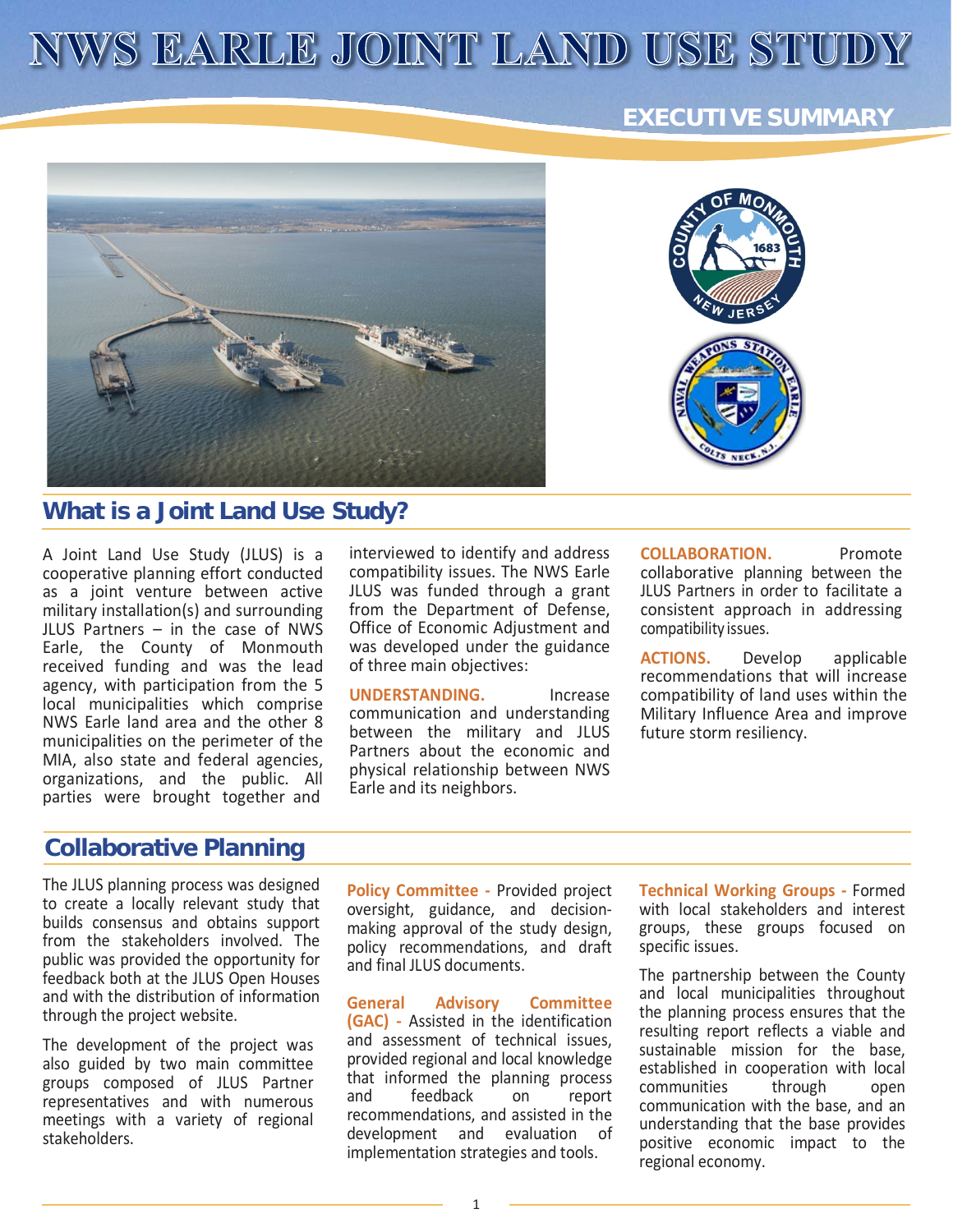

## **Military Influence Areas (MIA)**

NWS Earle has defined a Military Influence Area (MIA) around the base. This MIA is a geographical planning tool that delineates where military operations may impact local communities and, conversely, where local activities may affect the installation's ability to carry out its mission. The Navy monitors land use, transportation, regulatory, and economic activities within this area to identify and avoid potential incompatibilities between NWS Earle and its neighbors.

### **Land Use Compatibility**

Compatibility guidelines discourage land uses that concentrate large numbers of people (such as multifamily dwellings, hospitals and medical facilities, educational facilities, hotels, motels and other overnight accommodations) within the MIA. In this case the JLUS partners recommend low density and low intensity land uses such as farms and recreation/conservation lands, to ensure the maximum protection of public safety and property.

#### **Recommendations include:**

- **Formally recognize 3,000 ft. buffer from NWS Earle boundaries in surrounding jurisdictions planning documents.**
- **Improve notification processes to share proposed land development submittals and plan amendments.**
- **Encourage compatible land development and zoning within this buffer.**
- Consider implementing applicable land development controls.
- **Pursue Readiness and Environmental Protection Integration (REPI) funding to preserve farms and add to the County Park System land preservation program in the MIA and immediately adjacent to the Normandy Road corridor to maintain and expand these compatible uses.**
- Continue to educate the general public about the NWS Earle mission and the need to respect security **boundaries along Normandy Road, in Sandy Hook Bay, and on Bayshore beaches adjacent to the pier.**
- **Encourage residential and institutional development to more suitable areas outside the MIA.**
- **Encourage the NJ Military Ombudsman and the New Jersey Office for Planning Advocacy to discuss the mission of NWS Earle with other state agencies to educate them regarding the need to maintain compatible land uses within in the MIA.**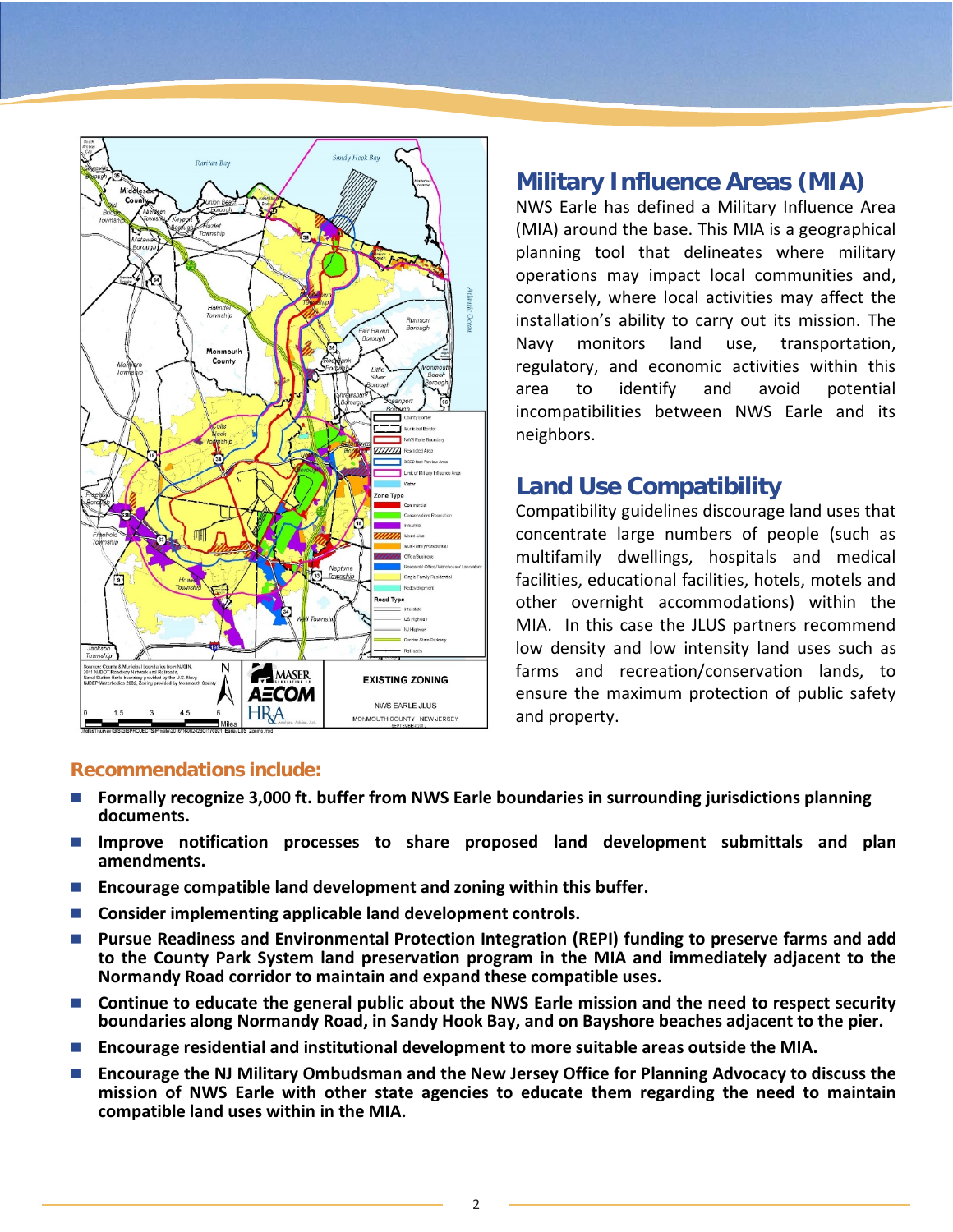## **Climate Resiliency and Marine Security**

The Pier Complex of NWS Earle extends 2.2 miles into the Sandy Hook Bay making it vulnerable to changing weather conditions and needing of security. NWS Earle suffered \$50 million in damage from Superstorm Sandy, and increased sea level rise (SLR) and frequency of storm events will only exacerbate this problem in the future. A number of federal, state and local efforts are underway to take proactive steps leading towards better resilience of the region's critical assets, including facilities at NWS Earle. However, a multi-jurisdictional approach is needed to ensure that municipalities work together and with NWS Earle to prepare for a future where the base and the region overall are protected from the threats of storms and sea water inundation. Not only will such an approach make for safer communities, but it will ensure that the critical federal assets and marine facilities at NWS Earle are secure and protected for the region and the country.



#### **Recommendations for Resilience and Security include:**

- Coordinate efforts for naturalized beach erosion/shoreline protection projects protecting both Navy and **community waterfronts.**
- Develop Marsh & Dune Restoration Plan, coordinating with partners to determine partner facilities that **could be suitable locations.**
- **Investigate potential joint stormwater management improvement projects.**
- Continue to work with partnership projects on resiliency.
- Conduct site specific vulnerability assessments of critical assets.
- Identify water-dependent uses and working waterfront uses and determine future adaptive capacity for **storm resiliency & economic sustainability.**
- Continue assisting municipalities with Community Rating System (CRS) leveraging of additional and regional **resilience efforts.**
- **Identify critical evacuation/transportation routes vulnerable to storm and nuisance flooding.**
- Revise planning documents to reflect SLR and exposure assessment.